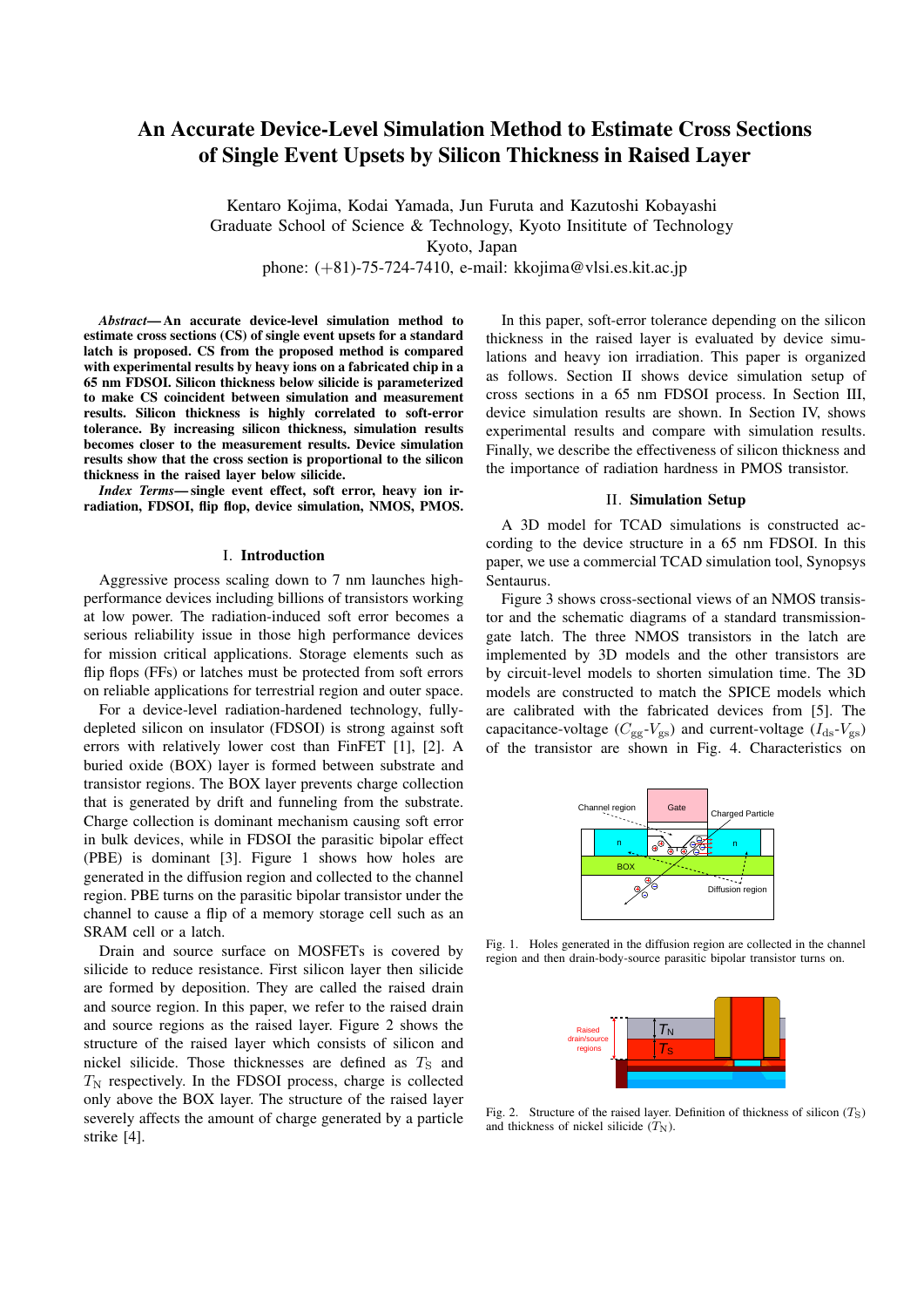

Fig. 3. Schematic diagram and the cross-sectional view of the 3D model

used for device simulations.



Fig. 5. Simulation setup to evaluate cross sections induced by a heavy ion with Ar and Kr. Radiation particles strike at the center of each grid.

 $(DATA, CLK)$   $(1, 0)$   $(0, 0)$ 



Fig. 4. (a) Simulated  $C_{gg}$ - $V_{gs}$  characteristics at  $V_{ds} = 0$  V. (b) Simulated  $I_{ds}$ - $V_{gs}$  characteristics at linear region. (c) Simulated  $I_{ds}$ - $V_{gs}$ characteristics at saturation region.

TCAD simulations are optimized to decrease the relative error between TCAD simulations and SPICE simulations to less than 9.6 % in the region of  $|V_{gs}| > 0.4$  V. We also constructed the latch with PMOS transistors in 3D device level and NMOS transistors in the circuit level.

Heavy ions with linear energy transfer (LET) of 15.7 or 40.3 MeV-cm<sup>2</sup>/mg strikes vertically on the 3D-model transistor. Those LET values are from Ar and Kr ions which





Fig. 6. Cross section from device simulation results in NMOS.

TABLE I CROSS SECTION OF NMOS FROM DEVICE SIMULATIONS.

| Heavy<br>Ion | Cross Section $\lceil$ cm <sup>2</sup> /ion] |                        |                        |                        |
|--------------|----------------------------------------------|------------------------|------------------------|------------------------|
|              | $TS$ = 40 nm                                 |                        | $TS$ = 60 nm           |                        |
|              | $DATA = 0$                                   | $DATA = 1$             | $DATA = 0$             | $DATA = 1$             |
| Ar           | $4.36 \times 10^{-10}$                       | $4.36 \times 10^{-10}$ | $4.64 \times 10^{-10}$ | $5.12\times10^{-10}$   |
| Kr           | $5.76 \times 10^{-10}$                       | $5.60\times10^{-10}$   | $5.60\times10^{-10}$   | $6.56 \times 10^{-10}$ |

were used during experimental measurement. The track radius to generate electron-hole pairs is 50 nm. Even with heavy ion irradiation of 50 nm track radius, it is characteristic parameter. Electrons and holes generated by irradiation drift and diffuse. The drift and diffusion depends on the shape of the drain and source regions. Heavy ions are irradiated every 40 nm grid to calculate CS as shown in Fig. 5. (DATA, CLK) is fixed to  $(0, 0)$  or  $(1, 0)$  and  $V_{\text{DD}}$  is 0.8 V. CS from NMOS and PMOS transistors are summed up.

Simulations are performed by fixing  $T_N$  to 5 nm and changing  $T<sub>S</sub>$  from 40 to 60 nm since we confirmed by device simulation that  $T_N$  does not change radiation hardness.

## III. Simulation Results

Figure 6 and Table I show the device simulation results of NMOS transistors to evaluate CS by Ar (a) and Kr (b). CS increases as silicon thickness of the raised layer decreases.

The NMOS transistor covered by red rectangles becomes sensitive to a particle hit at DATA  $= 0$  because it is off.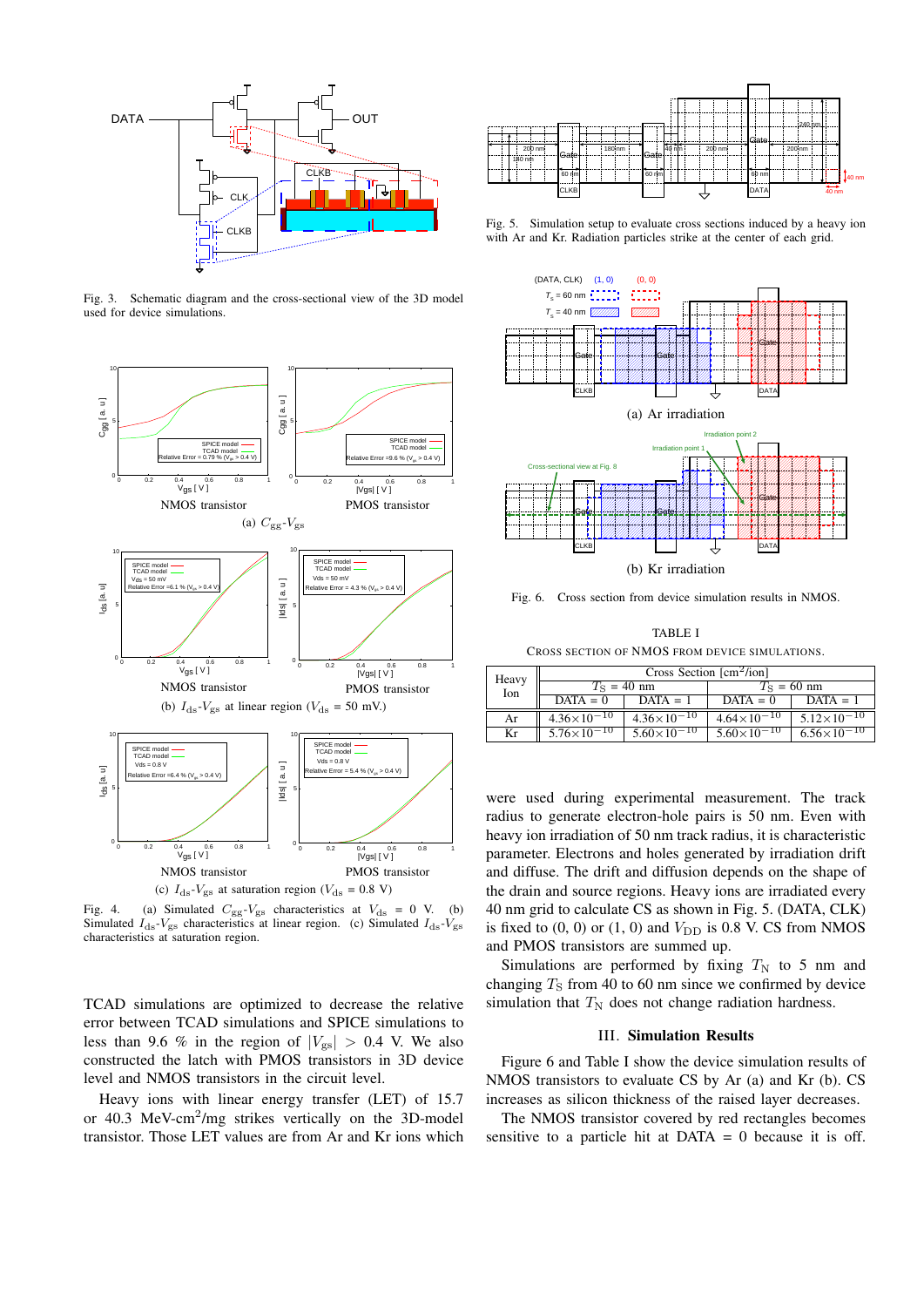

Fig. 7. DATA and OUT voltage of the tristate inverter.

TABLE II CROSS SECTION OF PMOS FROM DEVICE SIMULATIONS.

| Heavy<br>Ion | Cross Section $[cm^2/ion]$ |                        |                        |                        |
|--------------|----------------------------|------------------------|------------------------|------------------------|
|              | $T_s = 40$ nm              |                        | $T_{\rm S}$ = 60 nm    |                        |
|              | $DATA = 0$                 | $DATA = 1$             | $DATA = 0$             | $DATA = 1$             |
| Ar           | $0.00\times10^{-10}$       | $0.00\times10^{-10}$   | $0.00\times10^{-10}$   | $0.00\times10^{-10}$   |
| Kr           | $0.96 \times 10^{-10}$     | $1.76 \times 10^{-10}$ | $1.76 \times 10^{-10}$ | $2.72 \times 10^{-10}$ |

The NMOS transistors covered by blue rectangles become sensitive at  $DATA = 1$ . By increasing silicon thickness of the raised layer, CS moves to right but the total area is almost same. Figure 7 shows the input and output voltage of the tristate inverter when a heavy ion strikes at the irradiation point 1 shown in Fig. 6 (b). The stored bit flips at  $T_s = 40$ nm (a) but does not at  $T<sub>S</sub> = 60$  nm (b). In both cases, the input node goes down to the ground level. But the output node does not flip at  $T<sub>S</sub> = 60$  nm. It is because a heavyion strike brings PBE on both of the inverter and the tristate inverter.

PBE attenuates the pulse at the output node, which is called the pulse quenching effect [6]. Figure 8 shows temporal changes in hole density when heavy ions are irradiated to the two irradiation points shown in Fig. 6 (b) at  $T_s = 60$  nm. Figure 8 (a) reveals holes are denser in the central channel region than in the adjacent drain and source regions. On the other hand, in (b), the hole density sharply decreases in the central channel region as compared with the adjacent drain and source region. PBE is generated when the hole density is greatly different between the drain and the channel region. It can be seen that when heavy ions are irradiated to the point 1, PBE also appears in the tristate inverters. Pulse quenching is stronger at the point 1 than at the point 2. Thus increase of generated charge does not always promote soft errors on NMOS.

Figure 9 and Table II show CS of PMOS transistors. Note that CS by Ar is 0. CS of PMOS transistor is much less than CS of NMOS mainly due to the difference of the mobility [7], [8]. Ar does not have enough LET to cause a bit flip in the latch. The total CS by Kr increases due to bit flips in the PMOS region. Table III shows the total CS from NMOS and PMOS. Except Ar irradiation at  $T<sub>S</sub> = 40$  nm, DATA = 1 is more vulnerable to soft errors than  $DATA = 0$ .

By changing the silicon thickness from 40 nm to 60 nm, the  $C_{gg}$ - $V_{gs}$  and the  $I_{ds}$ - $V_{gs}$  characteristics (static charac-



Fig. 8. Changes of hole density over time when heavy ions are irradiated to the two irradiation points at  $T<sub>S</sub> = 60$  nm. PBE does not appear (a) and appears (b).



Fig. 9. Cross section by Kr from device simulation results in PMOS. CS by Ar is 0.

TABLE III THE TOTAL VALUE OF CROSS SECTION OF NMOS AND PMOS FROM DEVICE SIMULATIONS.

| Heavy<br>Ion | Cross Section $\lceil$ cm <sup>2</sup> /ion] |                        |                        |                        |
|--------------|----------------------------------------------|------------------------|------------------------|------------------------|
|              | $T_{\rm S}$ = 40 nm                          |                        | $T_{\rm S}$ = 60 nm    |                        |
|              | $DATA = 0$                                   | $DATA = 1$             | $DATA = 0$             | $DATA = 1$             |
| Ar           | $4.36 \times 10^{-10}$                       | $4.36 \times 10^{-10}$ | $4.64 \times 10^{-10}$ | $5.12\times10^{-10}$   |
| Kr           | $6.72\times10^{-10}$                         | $7.36\times10^{-10}$   | $7.36 \times 10^{-10}$ | $9.28 \times 10^{-10}$ |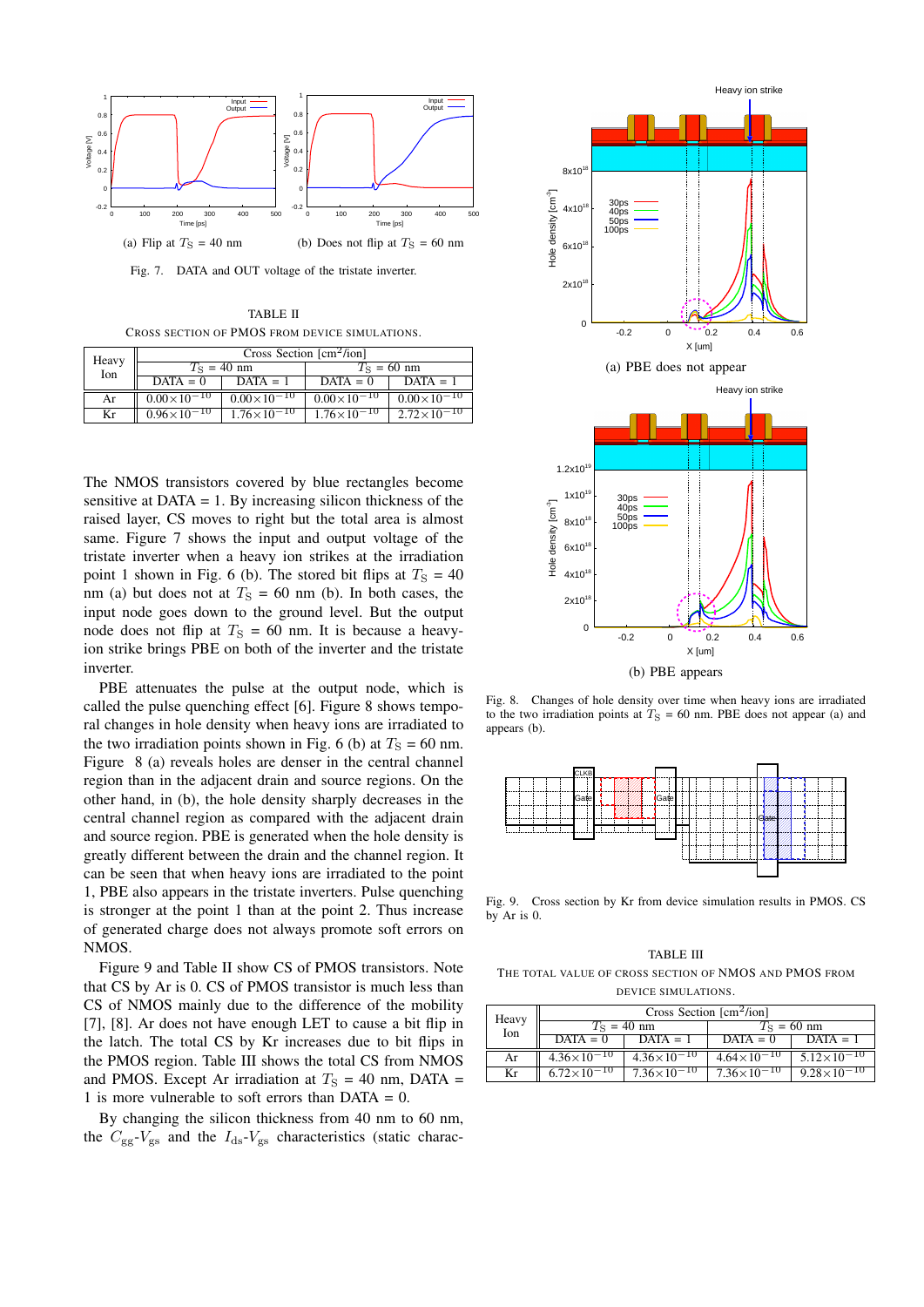

Fig. 10. Dependence of silicon thickness to transistor characteristics

TABLE IV CROSS SECTION FROM MEASUREMENT RESULTS.

| Heavy Ion | Cross Section $\lfloor$ cm <sup>2</sup> /ion] |                       |  |
|-----------|-----------------------------------------------|-----------------------|--|
|           | $DATA = 0$                                    | $DATA = 1$            |  |
| Ar        | $7.04\times10^{-10}$                          | $7.51\times10^{-10}$  |  |
| Кr        | $8.49 \times 10^{-10}$                        | $1.28 \times 10^{-9}$ |  |

teristics) are changed as shown in Fig. 10. The  $C_{gg}$ - $V_{gs}$ characteristic is changed by 5.2%. The  $I_{ds}$ - $V_{gs}$  characteristic is changed by 0.12% at the saturation region and 0.5% at the linear region. CS when  $DATA = 1$  by Kr increases by 26.1% at most. It can be seen that the impact of soft error tolerance is greater than the change in static characteristics.

## IV. Experimental Results and Discussions

Heavy-ion irradiation was done at TIARA (Takasaki Ion Accelerators of Advanced Radiation Application, Japan). The standard latches were set to at  $(CLK, DATA) = (0,$ 0) or (1, 0) and supply voltage was fixed to 0.8 V. Ar and Kr ions were exposed to a fabricated chip in the 65 nm FDSOI from the normal angle. The experimental results are from [9]. Table IV show the experimental results. A comparison between simulation results  $(T<sub>S</sub> = 60$  nm) and actual measurement results is depicted in Fig. 11.

CS from the measurement is the sum of NMOS and PMOS CS. CS from the measurement and the simulation have the same tendency as clearly shown in Fig. 11. Regardless of the type of heavy ions, CS at  $(DATA, CLK) = (1, 0)$  is bigger than that at (0, 0). In the four conditions as shown in Fig. 11, CS from the device simulations are 65.9% to 86% of the experimental results. It can be concluded that in the experiments soft errors were also caused in the PMOS region by only Kr irradiation since the experimental and simulation results are highly correlated. Higher energy ions cause soft



Fig. 11. Cross sections considering both of NMOS and PMOS contributions from simulations ( $T_S = 60$  nm) and experiments.

errors in PMOS regions, which increases CS, while CS in NMOS regions is almost same due to the pulse quenching effect.

## V. Conclusion

Silicon thickness is a key parameter to suppress soft errors in FDSOI. The thinner Silicon thickness is, the weaker soft error tolerance becomes. Adjusting thickness makes the simulation results closer to the measurement results. By increasing the silicon thickness from 40 nm to 60 nm, CS increase by 26.1% at most. On the other hand, static characteristics is changed by 5.2% at most. The impact of soft error tolerance is greater than the change in static characteristics. The silicon thickness of drain and source regions is a key parameter to fit the simulation results with the measurement results. From the simulation results an Ar hit on PMOS transistors does not cause a bit flip, while an Kr hit does. Considering contribution to soft-error CS from PMOS regions, the simulation results much closer to the measurement results. The pulse quenching effect suppresses a bit flip on NMOS regions by a heavy ion hit with higher LET. Soft errors from PMOS regions must be taken into account in the environments such as outer space.

## ACKNOWLEDGMENT

This work was performed under the Shared Use Program of JAEA Facilities. This work is partly supported by JSPS KAKENHI Grant Number JP17K14667 and the Program on Open Innovation Platform with Enterprises, Research Institute and Academia (OPERA) from Japan Science and Technology Agency (JST). The VLSI chip in this study was fabricated under the chip fabrication program of the VLSI Design and Education Center (VDEC), the University of Tokyo in collaboration with Renesas Electronics Corporation, Cadence Corporation, Synopsys Corporation, and Mentor Graphics Corporation.